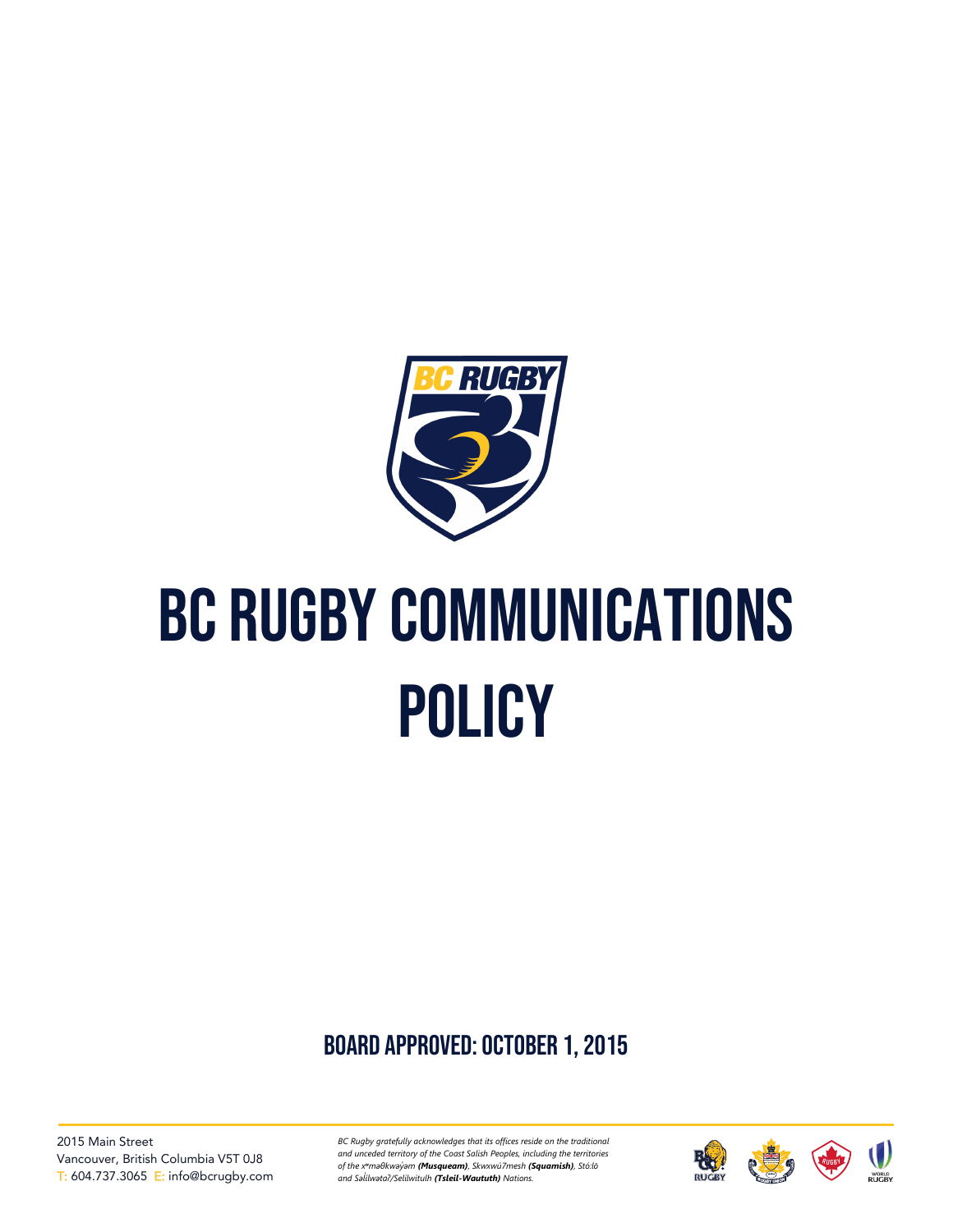

## **Contents**

- 1. [Policy Objective](#page-2-0)
- 2. [Policy Statement](#page-2-1)
- 3. [Application](#page-2-2)
- 4. [Accountability](#page-3-0)
- 5. [Supporting Policies](#page-3-1)
- 6. [Policy Implementation](#page-3-2)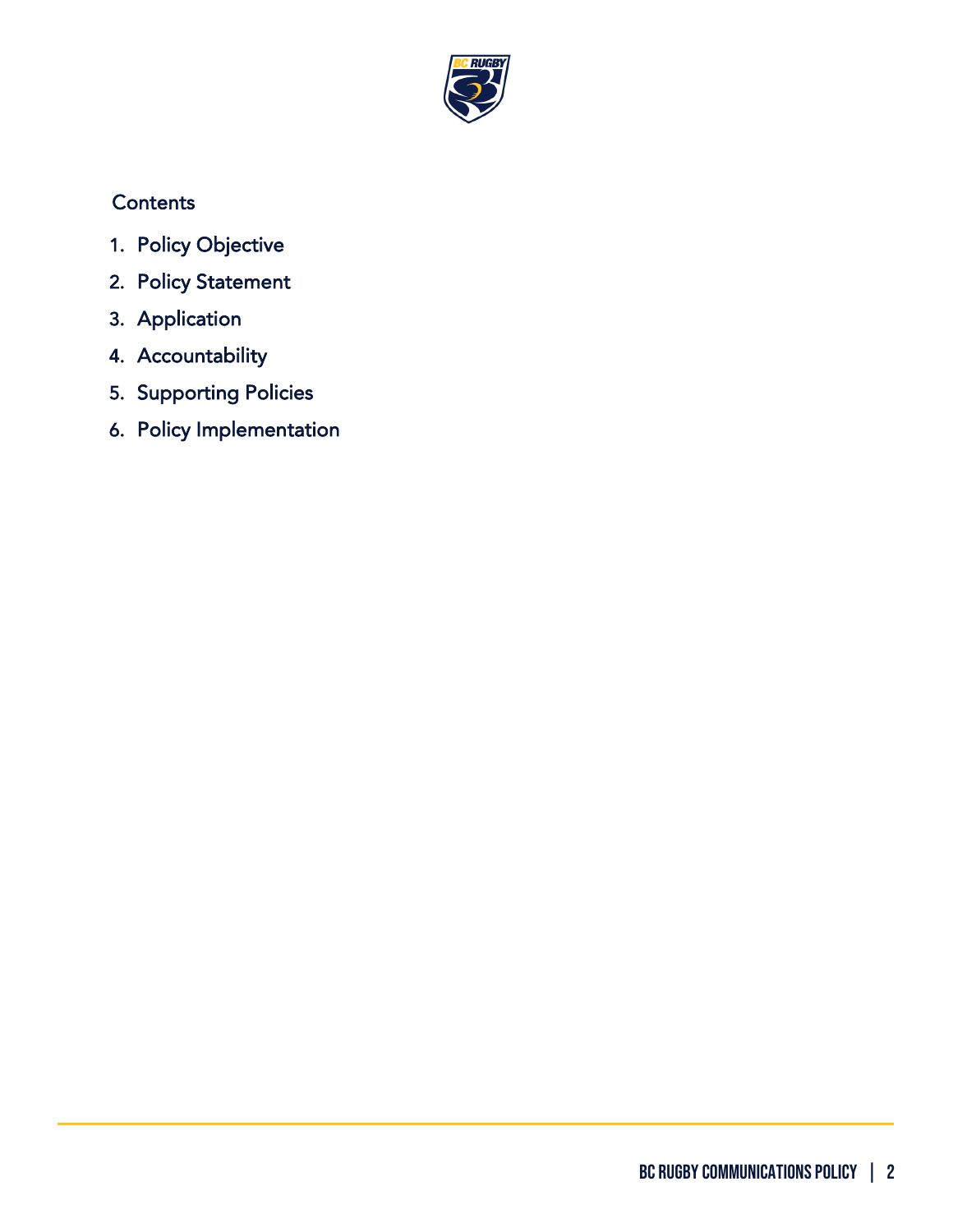

#### <span id="page-2-0"></span>1. Policy Objective

1.1 The purpose of this policy is to set a standard, ensuring that communications across British Columbia Rugby Union (BC Rugby) are well coordinated, presented coherently, managed effectively and compliant with all relevant Canadian and Provincial Laws of British Columbia.

#### <span id="page-2-1"></span>2. Policy Statement

2.1 It is the policy of BC Rugby to:

- (a) provide the membership with timely, accurate, intelligible and complete information about BC Rugby policies, programs, services and initiatives;
- (b) employ a variety of methods and channels to effectively communicate BC Rugby information, utilizing a mix of traditional methods and new technologies, reflecting the diversity within the BC Rugby community and continuous change in technology and multi-media;
- (c) deliver prompt, courteous and responsive service to all in the spirit of BC Rugby, including responding to every unsubscribe request within 10 days or less at no cost to the recipient;
- (d) protect minors from inappropriate communications from BC Rugby and cyberbullying through BC Rugby communication channels;
- (e) respect the privacy of its members and stakeholders in compliance with the Personal Information Protection Act (PIPA) of British Columbia; and
- (f) comply with the Canadian Anti-Spam Legislation (CASL) by withholding commercial electronic messages from any individual or business without their explicit or implied consent.

## <span id="page-2-2"></span>3. Application

3.1 This policy covers any communication, including, but not limited to, electronic mail (email), public and private communications via social media, telemarketing, short messaging service (SMS), written correspondence and verbal communications.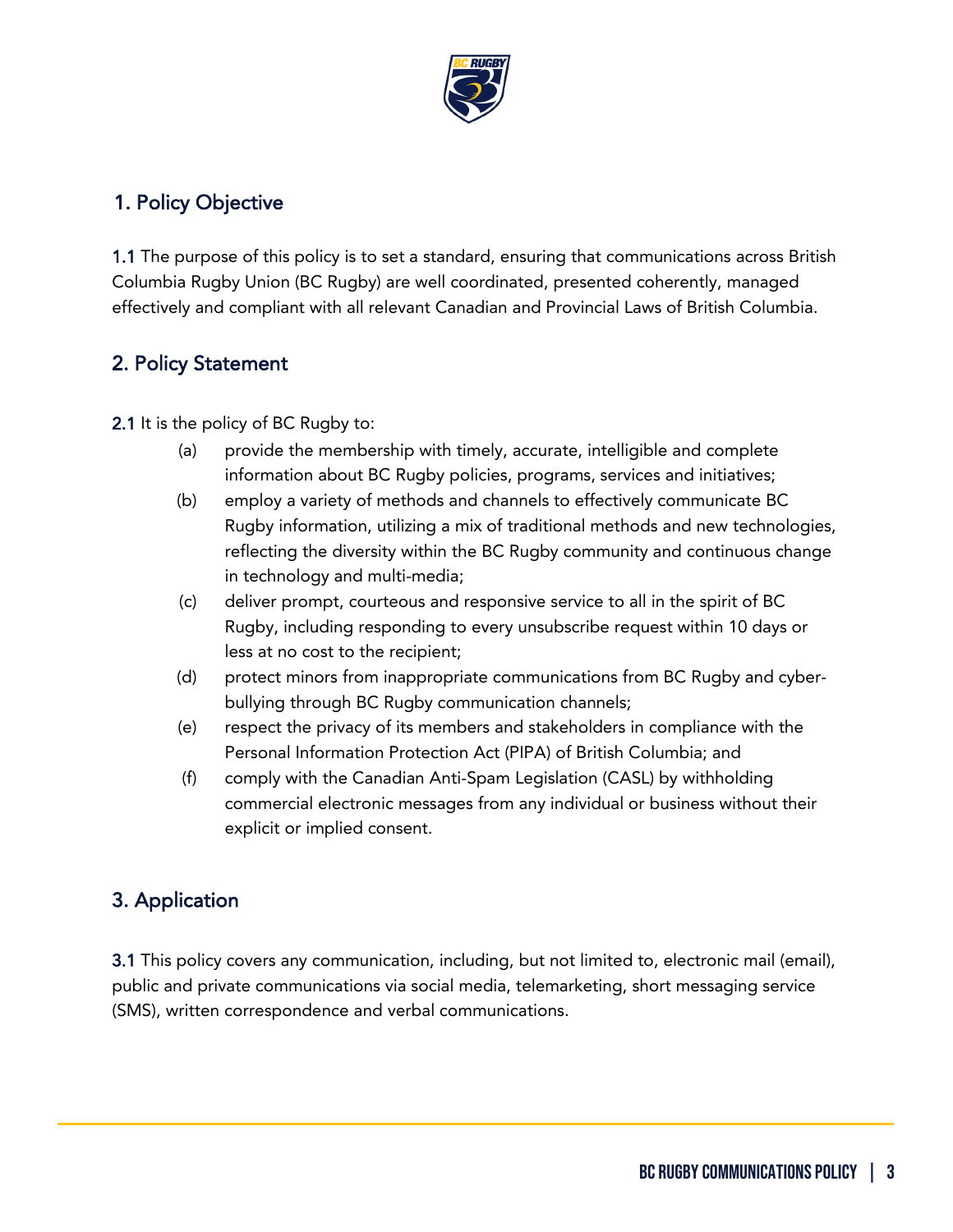

### <span id="page-3-0"></span>4. Accountability

4.1 This policy applies to all BC Rugby Board Members, members of staff, as well as any contractor or volunteer that is communicating on behalf of BC Rugby.

## <span id="page-3-1"></span>5. Supporting Policies

5.1 This policy is supported by the following BC Rugby Internal policies:

- (a) BC Rugby Privacy Policy
- (b) BC Rugby Code of Conduct

#### <span id="page-3-2"></span>6. Policy Implementation

6.1 In order to implement this policy, BC Rugby will:

- (a) employ a full-time Marketing and Communications Manager who shall be responsible for the planning, management and efficient execution of an annual communications plan;
- (b) invest in the development and maintenance of a high-functioning and accessible website, and invest in the use of an e-marketing service provider, while maintaining a presence on popular social media platforms;
- (c) utilize built-in analytics to measure the effectiveness of BC Rugby's communications plan and the effectiveness of BC Rugby's website, social media channels and e-marketing service provider;
- (d) instruct BC Rugby senior staff and Board of Directors to regularly connect with BC Rugby affiliated associations and clubs' leadership to facilitate greater understanding and feedback on BC Rugby's policies, programs, services and initiatives;
- (e) employ a full-time Member Services Manager who shall be responsible for overseeing that all enquiries are responded to in a timely and respectful manner; unsubscribe requests shall be automated through the e-marketing service provider;
- (f) regularly monitor BC Rugby's social media platforms for abusive or disrespectful behavior; when communicating with minors, BC Rugby will endeavor to limit communication to written format and restrict access to any